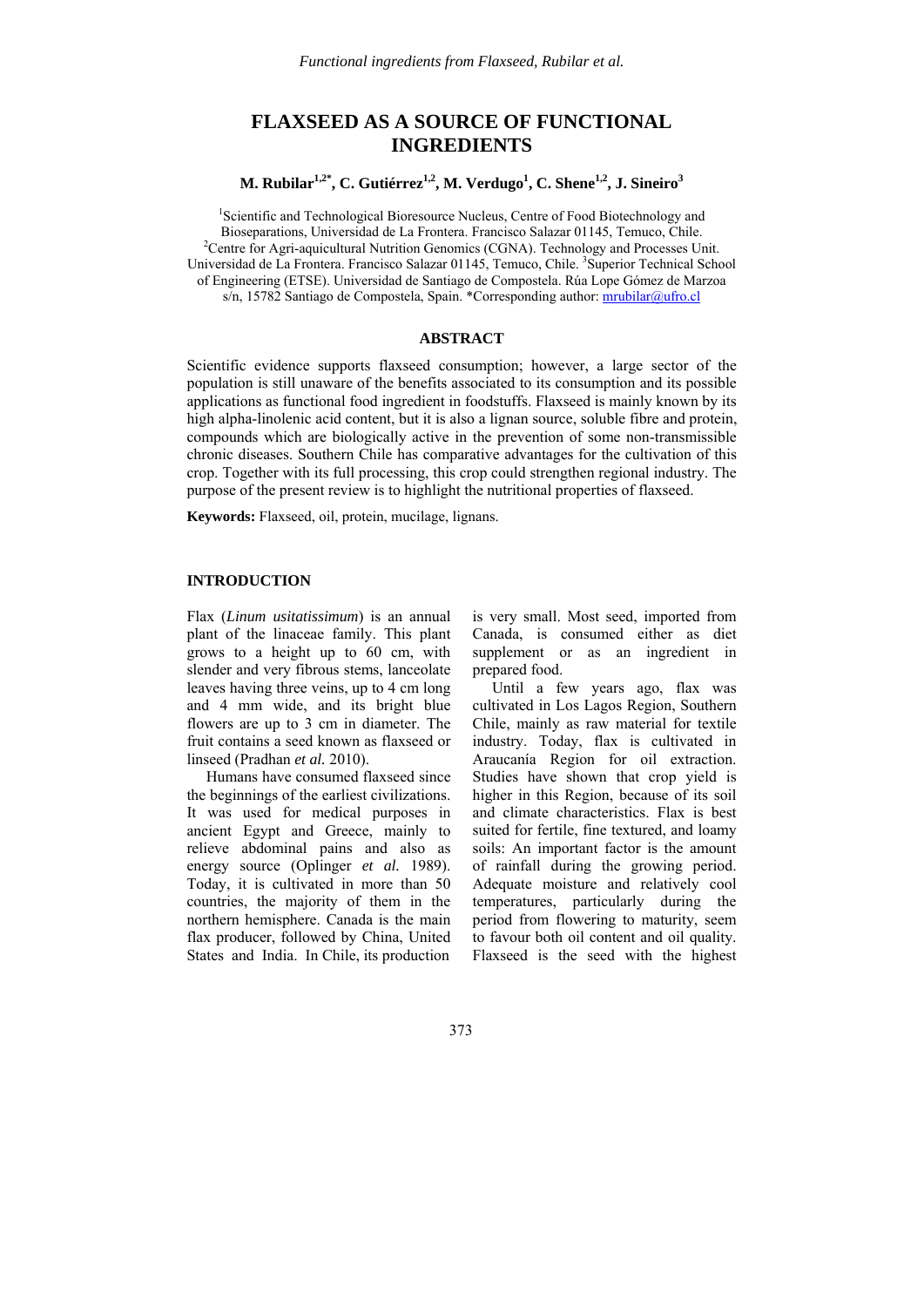Omega 3 fatty acid (alpha-linolenic acid) content. Around 48% of all the lipids correspond to this essential fatty acid that should be consumed in a normal diet (Coskuner and Karababa 2007).

 Flax is considered a functional food or source of functional ingredients, because it contains alpha-linolenic acid (Bozan and Temelli, 2008), lignans and polysaccharides (other than starch), all of which have positive effects in disease prevention. Although scientific evidence supports flaxseed consumption, many people are still unaware of the benefits provided by this product and its possible applications in the production of foodstuffs (Udenigwe, *et al.*, 2009). The purpose of the review presented here is to highlight the nutritional properties of

flaxseed in view to the fact that Southern Chile has comparative advantages for this crop production.

### **Chemical flaxseed composition**

The seed contains approximately 40% lipids, 30% dietary fibre and 20 % protein. The chemical composition varies considerably among varieties and also depends on the environmental conditions in which the plant is grown. Cotyledons contain 75% of the lipids, and 76% of protein is found in the seed. The endosperm contains only 23% of the lipids and 16% of protein (Daun *et al.*, 2003; Oohma, 2003). Table 1 shows the chemical flaxseed composition.

**Table 1.** Chemical composition of flaxseed.

| Humidity % Protein % Lipids % Fibre % |           |           |           | Ash % | Reference                          |
|---------------------------------------|-----------|-----------|-----------|-------|------------------------------------|
| 74                                    | 23.4      | 45 2.     | $\sim$    | 3.5   | Mueller <i>et al.</i> $(2010)$     |
| $4 - 8$                               | $20 - 25$ | $30 - 40$ | $20 - 25$ |       | $3-4$ Coskuner and Karababa (2007) |

Lipid flaxseed composition makes it an important source of Omega 3 fatty acids, especially  $\alpha$ -linolenic acid (ALA) which may constitute up to 52% of the total fatty acids. Furthermore, flaxseed is an important source of phenolic compounds, known as lignans, a colloid gum, and protein of high quality. Although these compounds are located in different parts of the seed, they interact during oil extraction and processing. Thus, its processing presents serious challenges (Oomah, 2003).

# **Lipids**

The principal component of flaxseed is its oil, 39 g  $100 \text{ g}^{-1}$  dry matter, and this has been the object of its processing (Daun *et al.*, 2003; Oomah, 2003) for years. Cotyledons are the tissue in which oil is mainly stored, containing the highly sought-after α-linolenic, linoleic and oleic acids. Flaxseed oil is mainly found as triacylglycerols (98%) with lower contents of phospholipids (0.9 %) and free fatty acids (0.1%) (Mueller *et al.* 2010).

 Oil extraction yield and fatty acid content (linolenic acid, omega 3; linoleic acid, omega 6; oleic acid, omega 9) vary slightly between authors, and both would be dependent on oil extraction technology (Table 2).

## **Protein**

The average protein content in flaxseed is 22 g 100  $g^{-1}$  of seed. The conditions under which seed is processed, that could be dehusked or defatted, affect the protein content of the product. The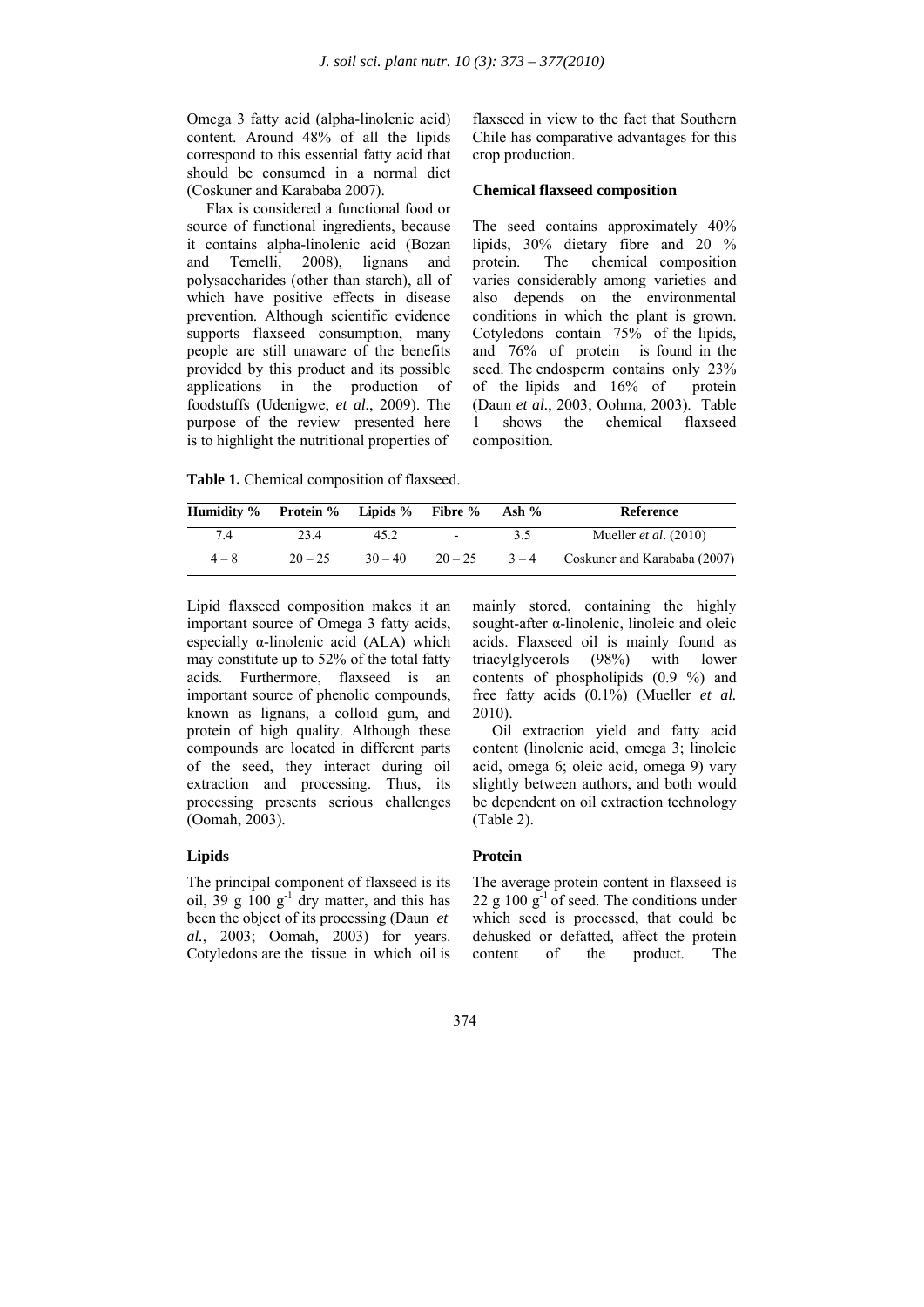| Oil yield<br>$($ %) | Method of<br>extraction                                               | Linolenic<br>Acid $(\%)^*$ | Linoleic<br>Acid $(\%)^*$ | <b>Oleic</b><br>Acid $(\%)^*$ | <b>Reference</b>             |
|---------------------|-----------------------------------------------------------------------|----------------------------|---------------------------|-------------------------------|------------------------------|
| 40.3                | Soxhlet with<br>petroleum ether                                       | 49.3                       | 14.7                      | 24.1                          | Oplinger, et al.<br>(1989)   |
| 66.7                |                                                                       | 55.762                     | 15.810                    | 16.762                        | Zhang<br>al.<br>et<br>(2008) |
|                     | Extraction with<br>chloroform/methanol<br>. assisted by<br>ultrasound | 46.15                      | 16.57                     | 23.67                         | Metherel et al.<br>(2009)    |
| 45.2                | Soxhlet with<br>petroleum ether                                       |                            |                           |                               | Mueller<br>et al.<br>(2010)  |
| 38.8                | Supercritical<br>extraction with $CO2$                                | 50.0                       | 14.4                      | 16.1                          | Pradhan, et al.<br>(2010)    |
| 27.6                | Extraction with<br>Methanol/ammonia/<br>hexane                        | 18.46                      | 38.46                     | 31.56                         | Oomah, (2001)                |

**Table 2.** Extraction yield and Omega 9, Omega 6 and Omega 3 contents of flaxseed oil extracted by various methods.

\*As a proportion of total extracted fatty acids

husk has a low protein content; because of this, meal production from dehusked and defatted seeds gives an isolate with high protein content. In flax, as in other seeds, globulins are the main proteins, they make up 18.6% of the total protein, while albumin content represents 17.7% of the total protein. Flax protein is relatively rich in arginine, aspartic acid and glutamic acid, and the limiting aminoacids are lysine, methionine and cysteine (Chung *et al*., 2005).

# **Fibre**

Fibre, the component which gives volume and form to the majority of foodstuffs, is not hydrolyzed in the digestive tract; during the digestion process, fibre retains water and impedes cholesterol absorption. There are two types of fibre, soluble and insoluble: insoluble fibre is composed of substances such as cellulose, hemicellulose and lignin. Whole-grain cereals present the greatest quantity of this type of fibre. Soluble fibre forms a

gel in the presence of water, and this complex includes gums, pectins and sugars which form mucilage (8% dry weight of flaxseed). Flax contains polysaccharides (other than starch) which, due to their anti-hypercholesterolemic, anti-carcinogenic and glucose metabolism controlling effects, may prevent or reduce the risk of various important diseases, such as diabetes, lupus nephritis, arteriosclerosis and hormone-dependent types of cancer (Bilek and Turhan, 2009; Williams *et al.* 2007). Lucas *et al.* (2004) found a reduction of cholesterol in the plasma and arterosclerotic lesions after the incorporation of flax mucilage and  $α$ linolenic acid into diet. Likewise, antibacterial and fungistatic activities of oligosaccharides extracted from the seed has been reported (Guilloux, *et al.*, 2009); these activities can control the growth of pathogens affecting the agricultural sector, such as *Alternia solani* and *Alternia alternata*; the human pathogen *Candia albicans*; and the deterioration of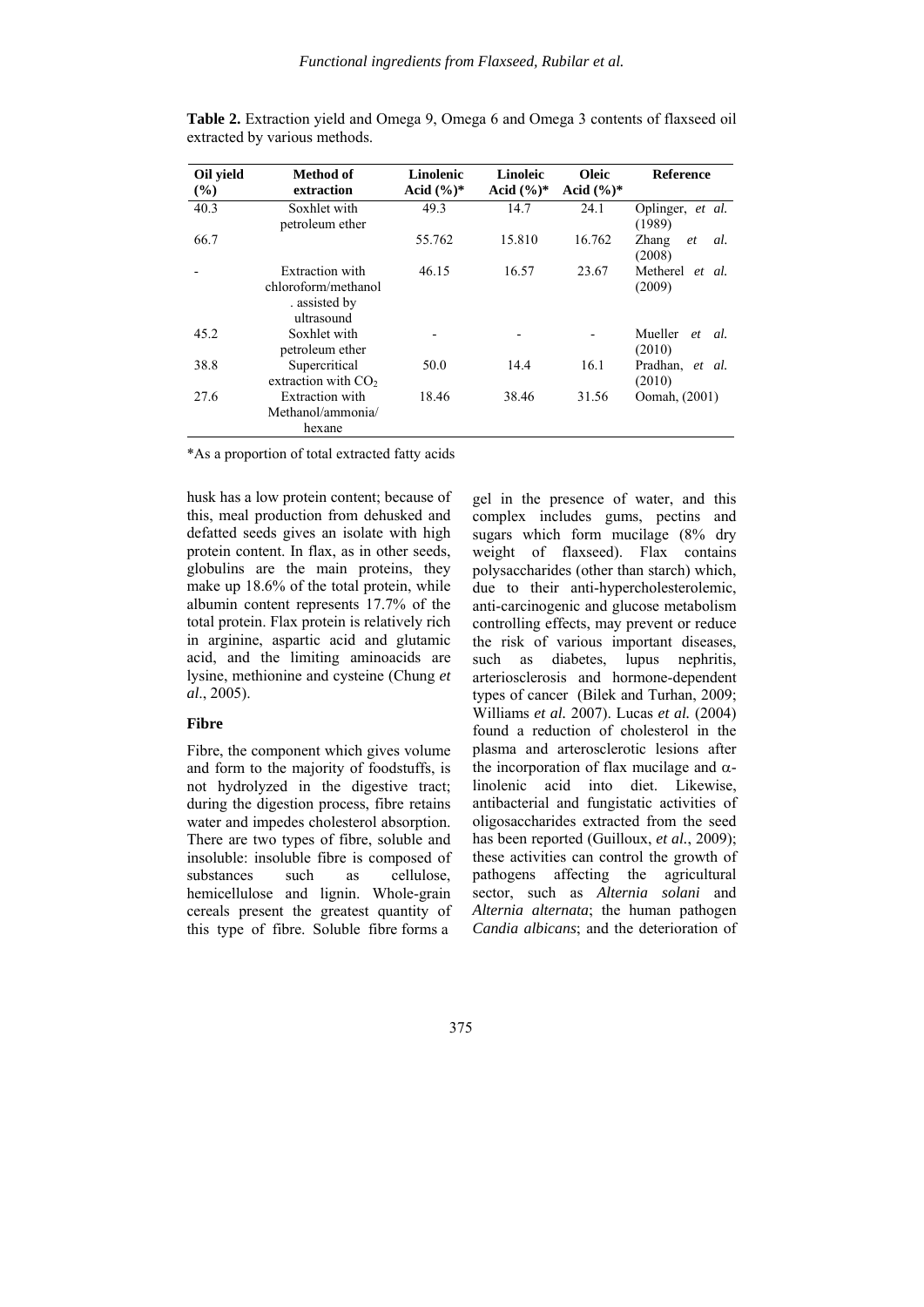foodstuffs by fungi *Penicillium chrysogenum*, *Fusarium graminearum* and *Aspergillus flavus* (Xu *et al.* 2008).

#### **Lignans**

One of the most interesting characteristics of flaxseed is its content of complex phenols, such as lignans. The most remarkable one is secoisolariciresinol (SDG), although isolariciresinol, pinoresinol, mataresinol and other derivatives of ferulic acid are also present (Daun *et al.*, 2003). Lignan consumption reduces cardiovascular risk and inhibits the development of some types of diabetes (Mueller *et al.* 2010). Health benefits of flax lignans reside in their antioxidant capacity as sequestrators of hydroxyl radicals, and as estrogenic compounds due to their structural similarity to 17-β-estradiol. The antioxidant capacity of SDG is related to the suppression of the oxidant conditions due to oxygen species. SDG diglycoside and its aglycone, secoisola-riciresinol display a very high antioxidant capacity and act as protectors against damage to DNA and liposomes – especially in the epithelial cells of the colon exposed to these compounds – during the metabolism of colon bacteria which transform them into mammal lignans (Rajesha *et al.* 2006; Hu *et al.* 2007).

#### **CONCLUSION**

Although flaxseed has been well known since ancient times, at present it is not massively used in the formulation of foodstuffs; however its popularity has increased thanks to recent studies. Flaxseed contains important quantities of compounds with functional and bioactive properties, such as alpha-linolenic acid, lignans, soluble fibre and protein, whose effects on the prevention of certain nontransmissible chronic diseases have been tested. These characteristics make flaxseed an attractive source of functional ingredients for the preparation of foodstuffs.

#### **ACKNOWLEDGEMENTS**

The authors are grateful for financing from Fondecyt Project 1090516 and projects of the Research Directorate of UFRO, Convenio de Desempeño I and II 2009; and to GAP technical support staff.

# **REFERENCES**

**Bilek, E., Turhan, S. 2009**. Enhancement of the nutritional status of beef patties by adding flaxseed flour. Meat Sci. 82, 472–477.

**Bozan, B., Temelli, F. 2008**. Chemical composition and oxidative stability of flax, safflower and poppy seed and seed oils. Bioresource Technol. 99, 6354–6359.

**Coskuner, Y., Karababa E. 2007**. Some physical properties of flaxseed (*Linum usitatissimum* L*.*). J. Food Eng. 78, 1067–1073.

**Chung, M., Lei, B., Li-Chan, E. 2005**. Isolation and structural characterization of the major protein fraction from NorMan flaxseed (*Linum usitatissimum* L.). Food Chem. 90, 271–279.

**Daun, J., Barthet, V., Chornick, T., Duguid, S. 2003**. Structure, composition, and variety development of flaxseed. In: Thompson, L., Cunanne, S. edition. Flaxseed in Human Nutrition. 2nd edition Champaign, Illinois. pp. 1-40.

**Guilloux, K., Gaillard, I., Courtois, J., Courtois, B., Petit, E. 2009.** Production of Arabinoxylan-oligosaccharides from Flaxseed (*Linum usitatissimum*). J. Agr. Food Chem. 57, 11308–11313.

**Hu, C., Yuan, V., Kitts, D. 2007**. Antioxidant activities of the flaxseed lignan secoisolariciresinol diglucoside, its aglycone secoisolariciresinol and the mammalan lignans enterodiol and enterolactone in vitro. Food and Chem. Toxicol. 45, 2219-2227.